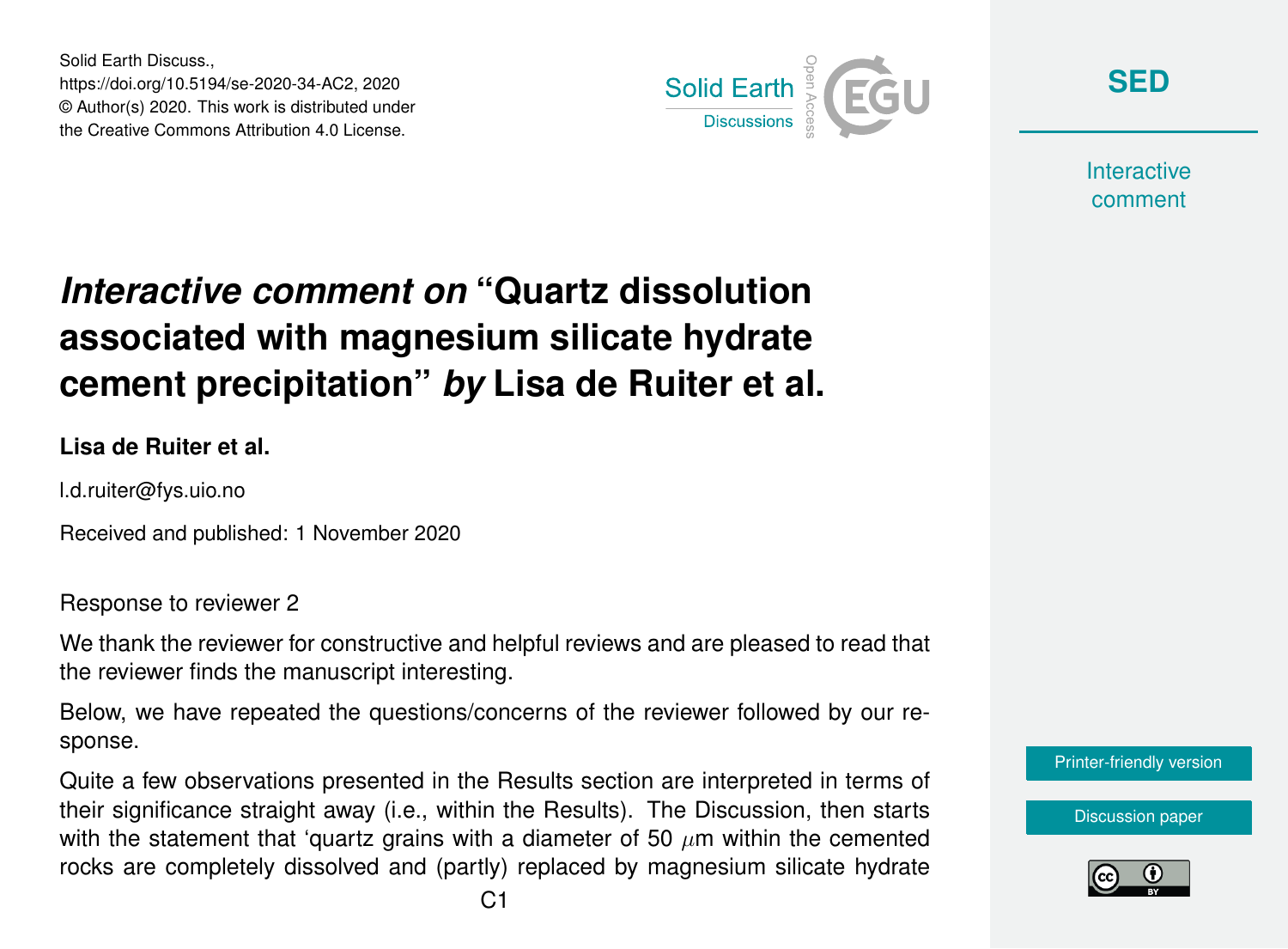cement' (L. 203-204). The latter interpretation may well be correct, but should follow on from discussing the observations. The paper would be stronger if the Results contained only minimal interpretations, and the Results started with a section that pulls together the key observations and comes to the conclusion as quoted above.

Response: We have rewritten part of the results and transferred interpretation to the discussion. We have removed the interpretation of the texture being the result of dissolution and replacement of quartz to the discussion and elaborated on the discussion of the observations.

Protolith: A bit more detail on the nature of the protolith would be useful: the different components are provided, but little detail on their relative abundance and size (other that 'large'). As a result, it is difficult for the reader to form a mental image of what the till and cemented rock look like.

Response: We have added general information in the Geological setting to be clearer and more precise about the nature of the till and the cemented rock. Since both reviewers have questions about the protolith, we elaborated on that in the revised manuscript and added details on the components and abundance etc. We also present whole rock geochemistry of the till that locally covers the ground and which we interpreted as the protolith of the cemented rock. The analysis, (see supplement to this comment), demonstrates that the till is silica rich and the nearby cemented rock is similar in composition to the till, with a higher MgO and LOI content. This support our interpretation that the M-S-H cemented rock is formed by adding MgO and H2O to the till and that the SiO2 source is the till itself and has not been added. We have added a paragraph 4.3 on geochemistry and discusses this in 5.1 (this paragraph is copied below).

Deformation history: L. 125-126: 'Many quartz fragments are characterized by small equigranular polygonal new grains with straight grain boundaries together with large old grains with undulose extinction and sometimes subgrains'. Neoblasts (for new) and unrecrystallised (for old) may be more appropriate terms?

# **[SED](https://se.copernicus.org/preprints/)**

**Interactive** comment

[Printer-friendly version](https://se.copernicus.org/preprints/se-2020-34/se-2020-34-AC2-print.pdf)

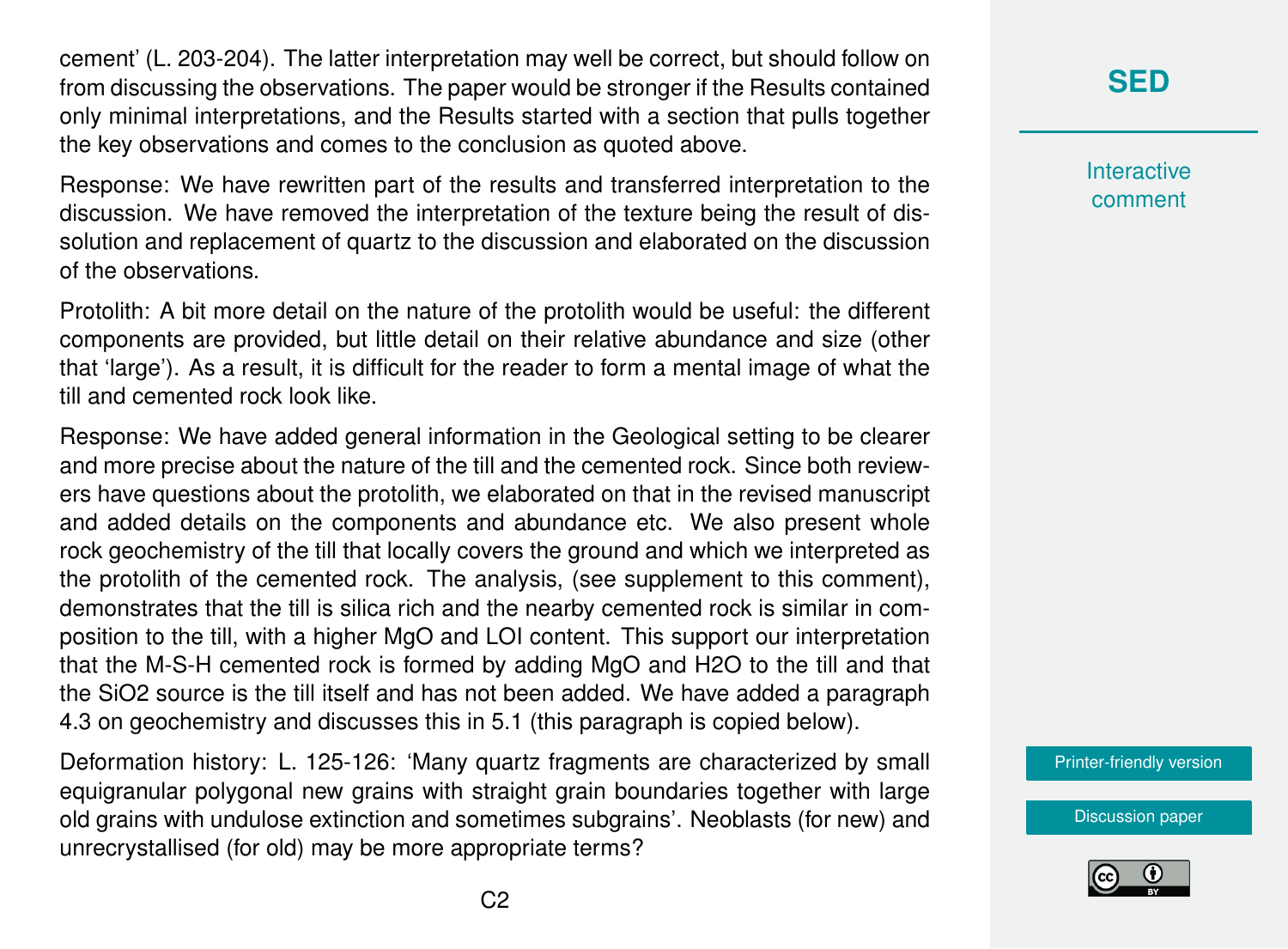Response: We have changed the text in accordance with the suggestion.

L. 128-130: 'In addition, essentially all quartz grains, including the dynamically recrystallized grains, show undulose extinction, which indicates that the quartz was plastically deformed by dislocation processes again in a later stage'. It's not clear to me why undulose extinction requires a separate, later phase of deformation; could this not simply relate to the initial recrystallisation process itself?

Response: Recrystallization (=deformation phase 1) should lead to non-deformed crystals, which must go through a second deformation stage to become deformed and have undulose extinction. However, we agree that in practice this might not necessary be the later deformation phase and have changed the wording of the sentence.

Fig. 2c: this is a histogram of 1730 quartz grains in the cemented rock, implying an upper grain size limit of 45 micron. It is not clear to me how this relates to the photomicrograph shown in panel a, where there are clearly visible grains of up to â Lij300 micron. Panel A is from a non-cemented rock, but what would have happened to the large grain during cementation? Presumably they would be more resistant to reaction than the small neoblasts?

Response: The histogram is about the newly recrystallized quartz grains and subgrains and does not include the 'old' grains which are present in panel A. Occasionally, we find these non-recrystallized grains within the cemented rock. However, the recrystallized grains appear to have a significant role in the cementation process as we can often find them partly or completely being dissolved within the cemented rock. Therefore, the histogram focusses on these grains only. The figure caption has been changed to avoid further confusion.

Microtextures: L. 148-151: 'When the cement has replaced the outer few  $\mu$ m of the grains, the dissolution is commonly no longer accompanied by cement precipitation, as indicated by the presence of honeycomb-like pore spaces, after the shape of quartz grains, in which sometimes relicts of quartz can be observed (Fig. 3c)'. Is there a **[SED](https://se.copernicus.org/preprints/)**

**Interactive** comment

[Printer-friendly version](https://se.copernicus.org/preprints/se-2020-34/se-2020-34-AC2-print.pdf)

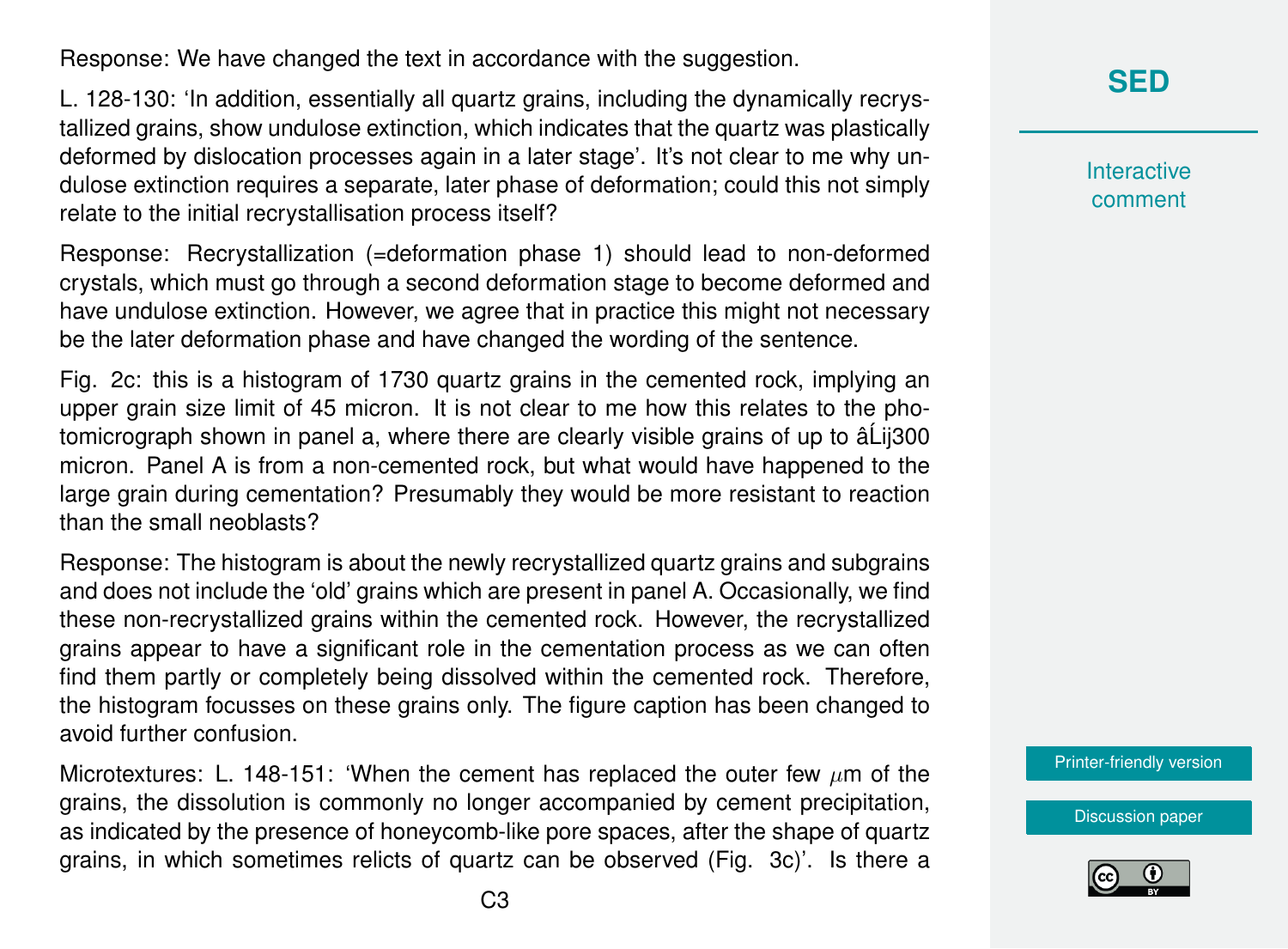possibility that these pore spaces did in fact contain quartz but that these grains have been plucked out of the sample during sample preparation?

Response: We are aware that sample preparation may create this texture that may lead to erroneous interpretations and we cannot be very sure that quartz has not been plucked. However, the delicate honeycomb texture is perfectly preserved, and it is difficult to see how the quartz can be plucked without damaging the honeycomb texture. Besides, the texture is also visible in the SE images of figure 4, where we used whole rock pieces that have not been through the process of cutting or polishing.

L. 182-184: 'the etch pits density is 1010 cm-2 with the reacted surface being larger than the non-reacted surface'. Two questions: 1) the text provides the etch pit density, but in the caption to figure 6 the same number is quoted as the dislocation density. Please clarify. 2) Is the sentence trying to say that the etch pit density is larger on the being larger on the reacted surface than on the non-reacted surface, or is it referring to the actual physical size of the reacted vs non-reacted surfaces? The caption is indeed not correct, this should be the etch pit density and has been corrected. The sentence was supposed to mean that the majority of the surface has been reacted, so that there is more reacted (physical) surface than there is non reacted surface. This is indeed not clearly written and has been improved.

Time line: 'these cemented rocks occur in the mine tailings of mines that were active until about 100 years ago, indicating that the grains dissolved in less than 100 years' (L. 205-206). This is only demonstrably true if the cement occurs between different rocks of the tailings pile, rather than within the individual rocks on the pile. Please link back to the description of the occurrence of the cement (e.g., on the wall of the tunnels) and provide a robust timeline.

Response: The cement does indeed form between the different rocks of the tailing pile, we added this to the description. MSH cement forms also outside the mining areas, typically where the soil develop openings due to mass movements downhill and on the

# **[SED](https://se.copernicus.org/preprints/)**

**Interactive** comment

[Printer-friendly version](https://se.copernicus.org/preprints/se-2020-34/se-2020-34-AC2-print.pdf)

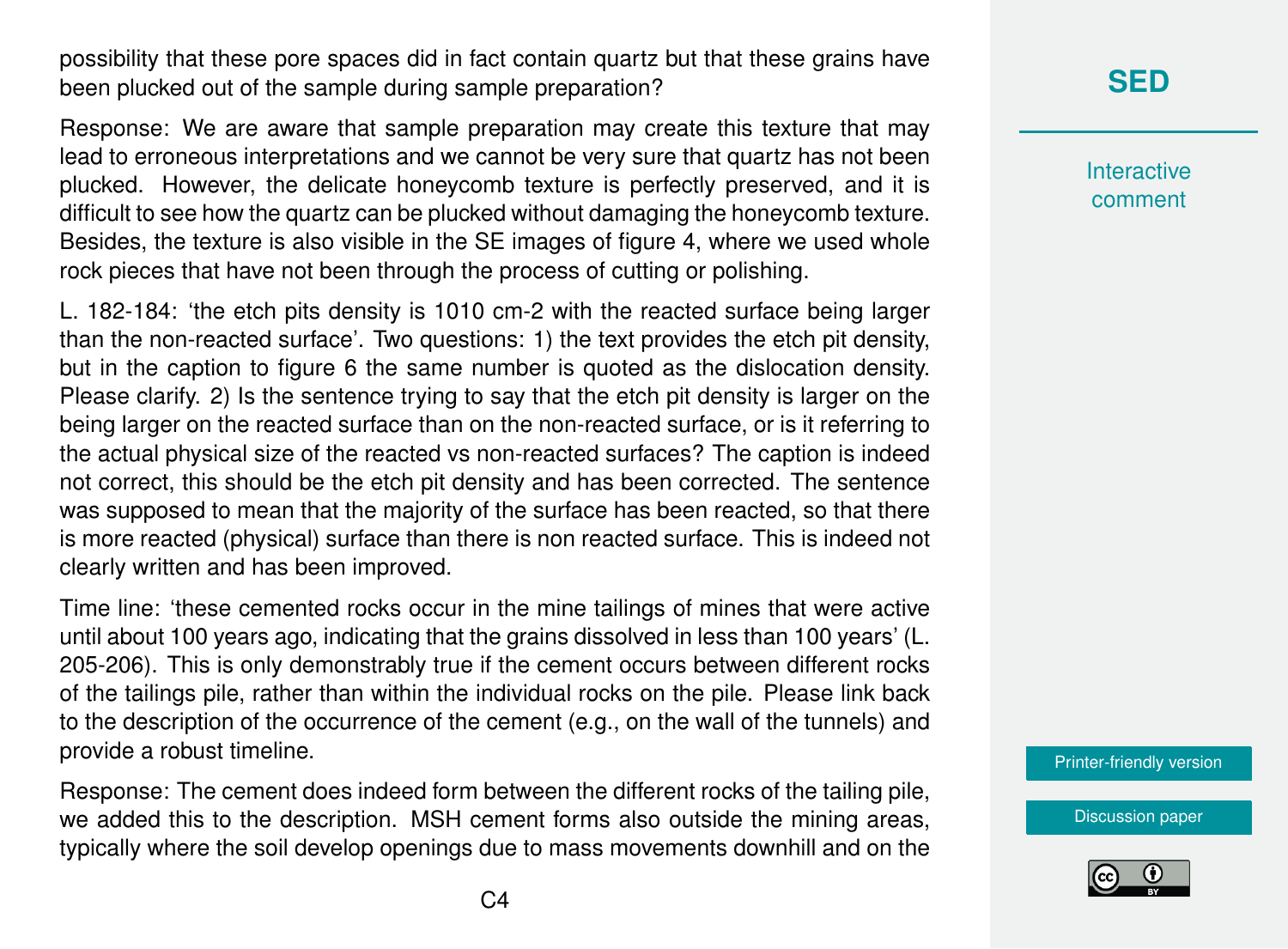downhill side of boulders where the groundwater can evaporate. For such cases, the cement can have formed in the period between the glaciation and present. Where the evaporation sites are created by the miners, we argue that the process started at the time the miners dug their trenches. Since the cement is developed in the evaporation zone and not behind this zone, we feel confident that this cement is formed post mining activity.

Reaction history: 'the fluid can still access the quartz surface since the cement is porous' (L. 363-364). Isn't the amorphous silica in the way? It has already precipitated in step 3 of the process as described. One of the aspects that is not discussed is a possible volume change during reaction. Do you have any constraints on this? It is possible that the honeycomb texture of MSH between polygonal grains is in part due to a positive volume change creating pathways for the reactive fluids to penetrate the quartz? This may provide an additional way in which the reaction proceeds, and could also contribute to the high reaction rate.

Response: We thank the reviewer for this very constructive question. We have added this possibility to the revised manuscript. It should be considered that, as is explained in the discussion, amorphous layer precipitation is usually thought of as slowing down or ceasing dissolution, since it covers the reactive surface. However, in multiple studies (e.g. Ruiz-Agudo et al., 2012) it is suggested that if the amorphous silica reacts to form a secondary phase (in this case cement), the surface is exposed again which leads to more dissolution. This would mean the amorphous silica is not in the way, as it will react to form the cement.

Figures: Fig. 5: In the caption, please describe the type of image this represents (SE/BSE/TEM), and whether or not this is a polished surface. Response: This is now added.

Fig. 7: In the text, it is written that 'these fibres of the cement are attached to and partly intergrown with the amorphous layer' (L. 191). Please highlight those areas in Fig. 7

# **[SED](https://se.copernicus.org/preprints/)**

**Interactive** comment

[Printer-friendly version](https://se.copernicus.org/preprints/se-2020-34/se-2020-34-AC2-print.pdf)

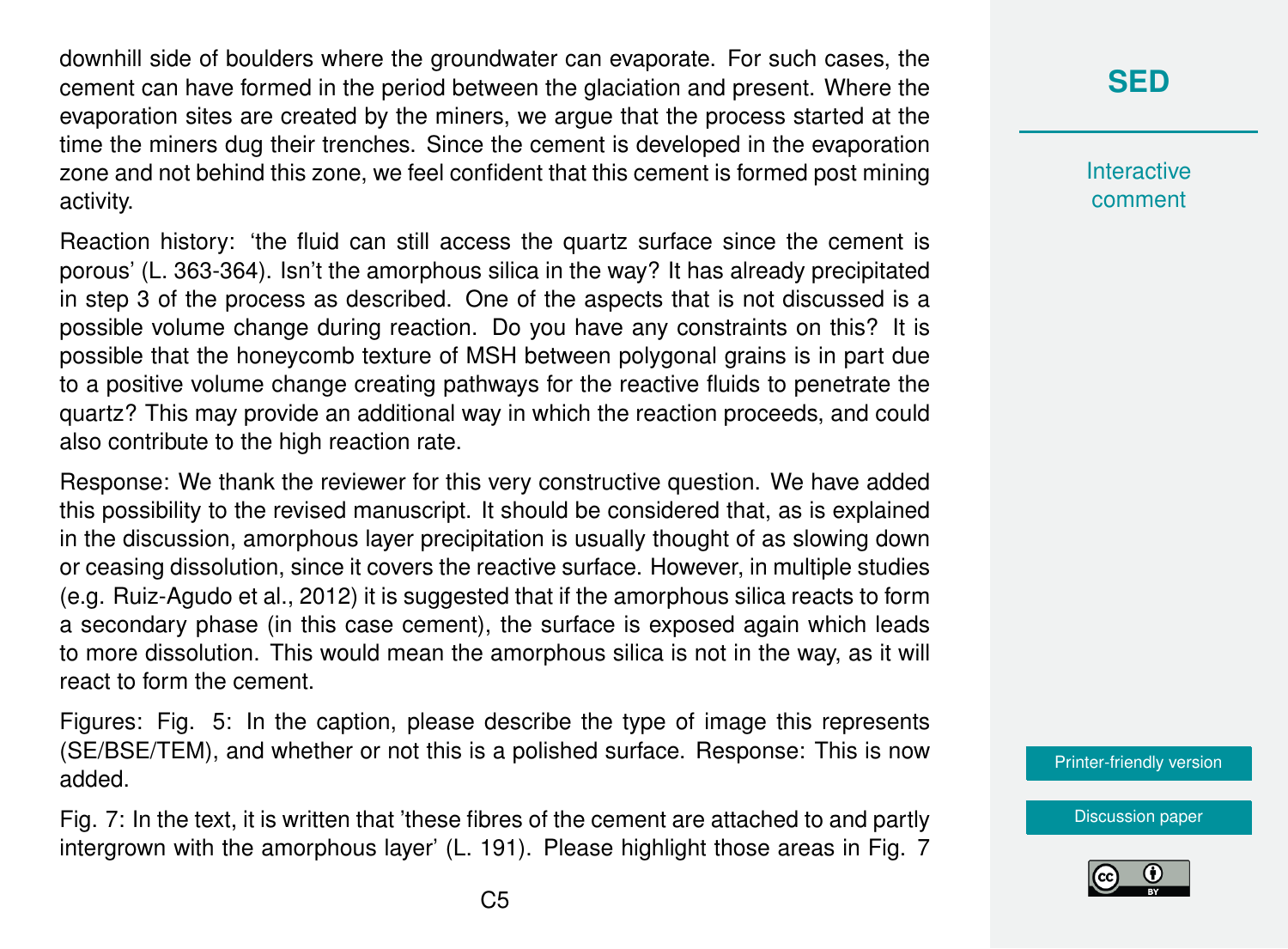where the reader can make this observation. Response: This has been added.

Writing: L. 14: as a result L. 45-47: 'Also, the recent findings of De Ruiter and Austrheim 45 (2018) indicate dissolution of quartz in natural high pH conditions that is much faster than experimental studies and rate equations predict for the relevant conditions.' Suggested phrasing: 'Also, De Ruiter and Austrheim (2018) recently found that the dissolution of quartz in natural high-pH conditions is much faster than experimental studies and rate equations predict for the relevant conditions.' Response: This has been changed

L. 51, 90, 104, 206, 209, 217, 228, 241, 353, 359, 388: please use subscripts and superscripts where appropriate Response: We have changed this

L. 94: where=were Response: changed

L. 93-95: 'It is furthermore unlikely that the cementation started before the mines where abandoned in the 1920's, as this would influence the mine tailing in which the trench is present and would have made it unlikely that the cement is only present on the outer few cm of the trench.' This sentence is unclear to me; please rephrase. Response: We have reworded this sentence.

5.1. Geochemistry and M-S-H formation Till is produced by mechanical weathering and is assumed to produce a robust average composition of the upper continental crust (Goldschmidt 1933, Gaschnig et al. 2016). The composition of the till (Table 1) show no or little geochemical signature from the underlaying ultramafite and suggest that the glacier must have collected an area much wider than the Feragen ultramafite. We can therefore not relate the till to a nearby lithology. The similarity in composition between the till and the M-S-H cemented tillite for most oxides, suggests that the till is the protolith to the M-S-H cemented tillite. The composition (reduced SiO2 and increased MgO and LOI in the tillite compared to the till) gives support to the textural observation that quartz is replace by M-S-H cement through a dissolution precipitation mechanism (Putnis 1992). We relate the cement formation to the weathering of the **[SED](https://se.copernicus.org/preprints/)**

**Interactive** comment

[Printer-friendly version](https://se.copernicus.org/preprints/se-2020-34/se-2020-34-AC2-print.pdf)